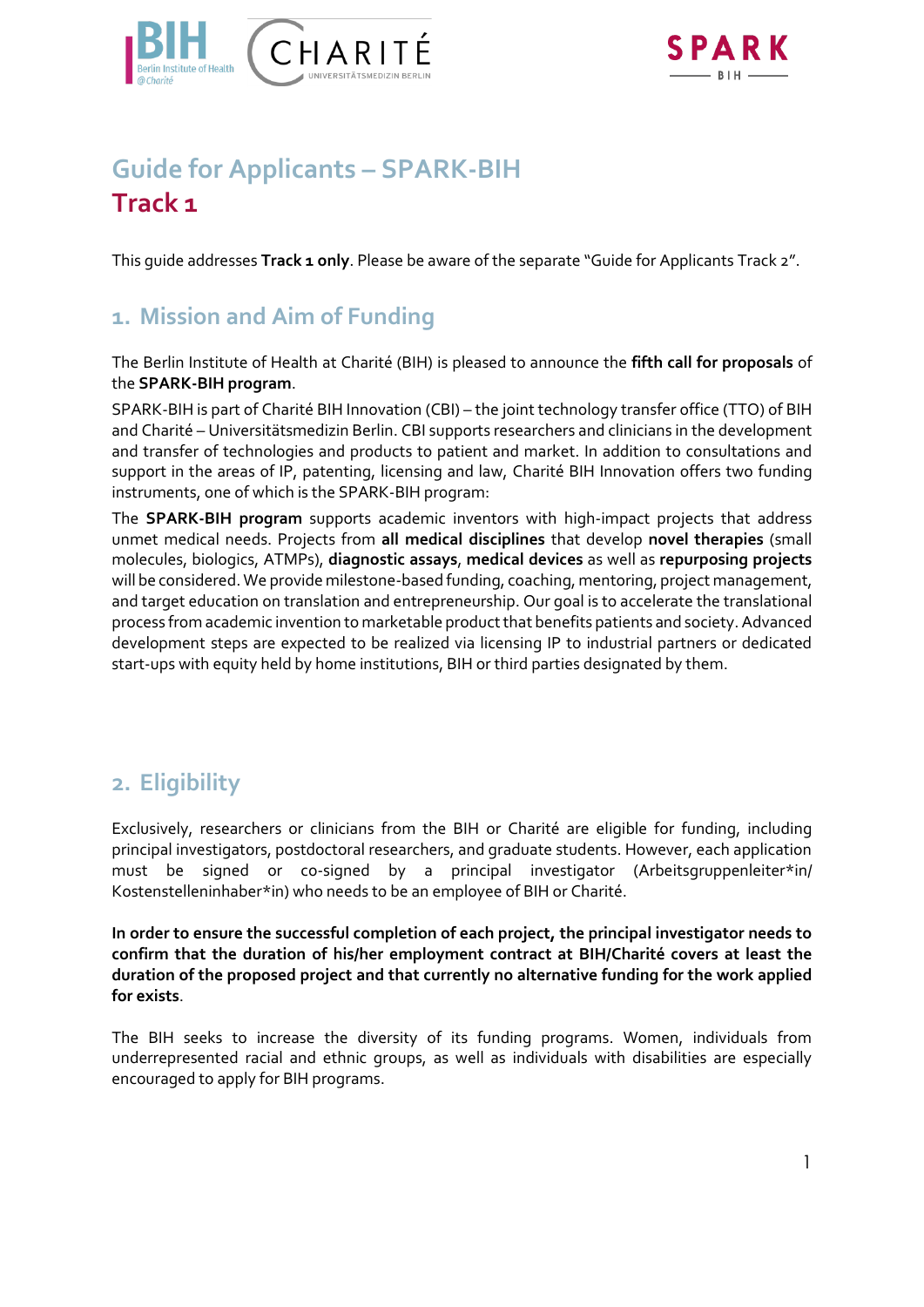



## **3. Project Requirements**

The program offers grants for the development of novel therapeutics (small molecule, biologic or cell/gene therapy (ATMP)), medical devices and diagnostics for unmet medical needs, as well as repurposing of existing drugs for new indications. Any clinical indication will be considered.

All projects (Track 1 AND Track 2) must aim at the **validation** of research findings with the goal of translating these into therapies, products or services. **Basic research will not be funded**. The following are the project requirements for projects in **Track 1 AND Track 2**:

- Projects must be translational; basic (DFG-like) research projects are NOT eligible.
- Projects must address a significant unmet medical need.
- The described solution must be innovative and novel (no "me too" solutions).
- Projects must be based on solid data, which demonstrate proof-of-principle (depending on the projects this can be *in vitro*, *in vivo*, proof-of-technology etc.) and justify the described next steps.
- Described solutions must exhibit a strong competitive advantage over the current gold standard.
- Projects must be developed within the academic setting.

A positive review of an invention disclosure by the technology transfer office (TTO), as required for Track 2, is **not** needed for Track 1. In order to ensure project alignment with the requirements of the call, all applicants who are unsure of which track (Track 1 or Track 2) is most suitable for their project are encouraged to contac[t Dr. Tanja Rosenmund.](mailto:tanja.rosenmund@bih-charite.de) before submitting their proposal.

### **4. Submission Process and Deadline:**

Applications must be submitted in English by **July 04, 2022 before** the call **deadline at 14:00 CET** [via](https://portal.bihealth.de/portal/)  [the BIH application portal.](https://portal.bihealth.de/portal/) **Applications will only be considered if submitted via the** [BIH application](https://portal.bihealth.de/portal/SitePages/Portal-Start-New-Application.aspx)  portal and if it contains all required information **including the signature page** that can be **downloaded** from the [SPARK website](https://www.spark-bih.de/program/application) (in cases where the applicant is not the PI, we need the PI/Kostenstelleninhaber\*in to co-sign your application).

All questions that are asked in the online application are listed in the document '*Application questions Track 1 – for preparation only!*' Please note that this document is only a guidance tool for your preparation and cannot be used as application form.

We strongly suggest to use the Google Chrome browser for your online application. Using other browsers is NOT recommended.

For questions concerning the BIH application portal, please contact: [portal@bih-charite.de](mailto:portal@bih-charite.de)

### **5. Key dates**

Submission deadline: **July 04, 2022 14:00 (CET)** Project presentations: Furing the week of **September 12 to 16, 2022**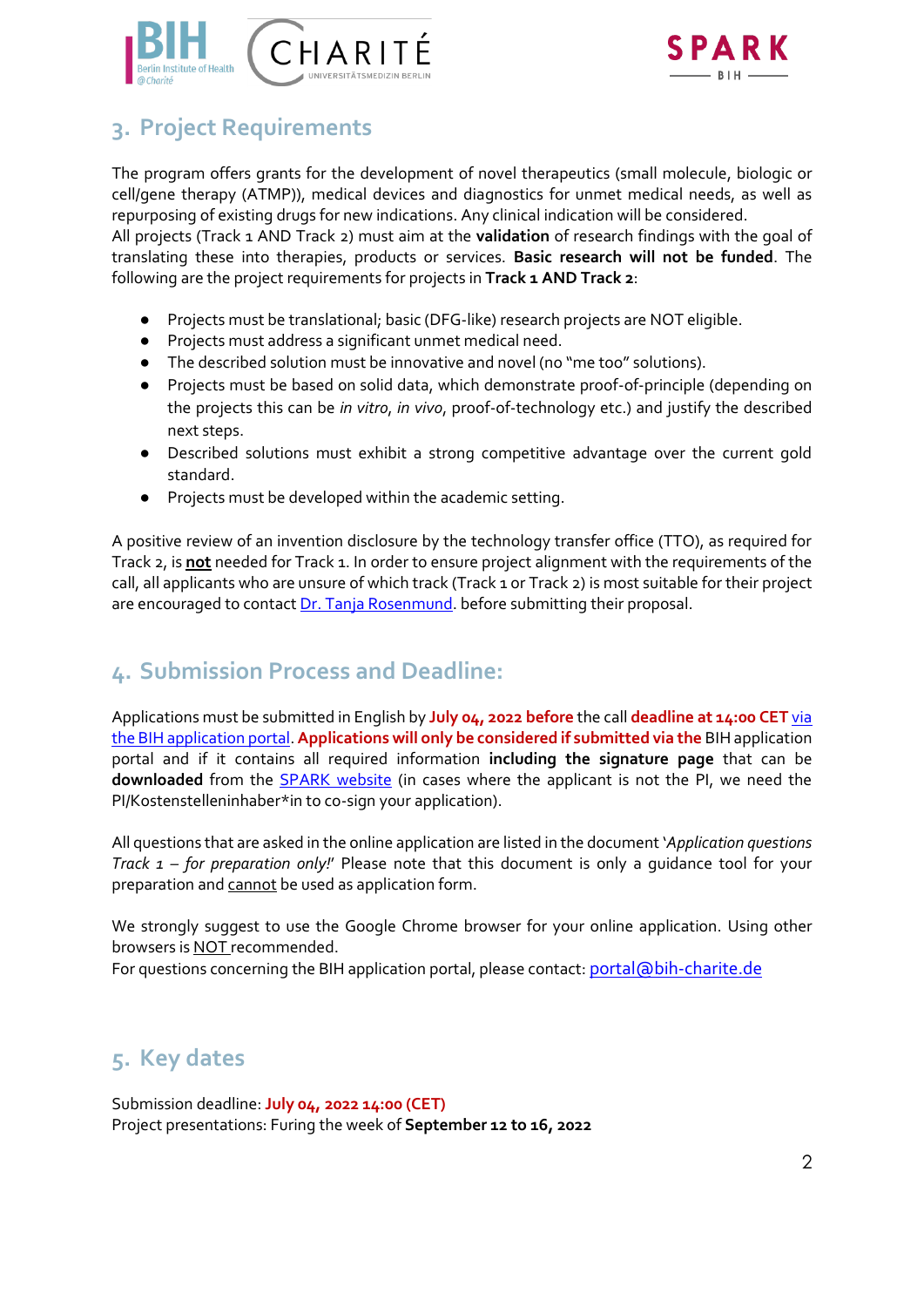



Project start: Fall 2022

More detailed information will be communicated in due time.

## **6. Selection criteria**

Proposals will be evaluated based on the following criteria:

- Scope of unmet medical need
- Novelty of approach / level of innovation
- Fit of proposed solution to unmet medical need
- Quality, validity and robustness of data
- Marketability/probability of commercialization/path to patient
- Feasibility of development (budget and time)
- Expertise of the team

Selected applicants of Track 1 projects will be invited to pitch their proposals in front of an expert panel during the week of September 12 to 16, 2022.

Please note: A **Data package**, describing the previous findings of the project, is a clear requirement for the application. Next to basic information about the applicants, information to be supplied in the application includes but is not limited to brief descriptions of:

- Applicant credentials
- Problem and unmet medical need
- Solution/invention, how it is unique and how it addresses the unmet medical need
- Current stage of the project including previous data
- Suggested development plan including milestones Go/No-Go criteria and budget
- Information about the intellectual property situation
- Commercial potential and competitors

Some examples of past projects include unmet medical needs in pediatric, neglected or orphan diseases, cardiovascular, oncology, inflammatory, respiratory, neurological, autoimmune indications and infectious disease. We will consider small molecule, biologics, ATMP, medical device and diagnostics applications in all medical areas and other indications of serious unmet medical need.

### **7. Budget, Duration and Milestone-based Funding**

**Track 1** projects are funded with **up to 50,000 EUR for a duration of max. one year.** We therefore urge you to carefully evaluate your project and to include only work packages and expenses in your proposal, which are critically important for the successful validation and completion of your project.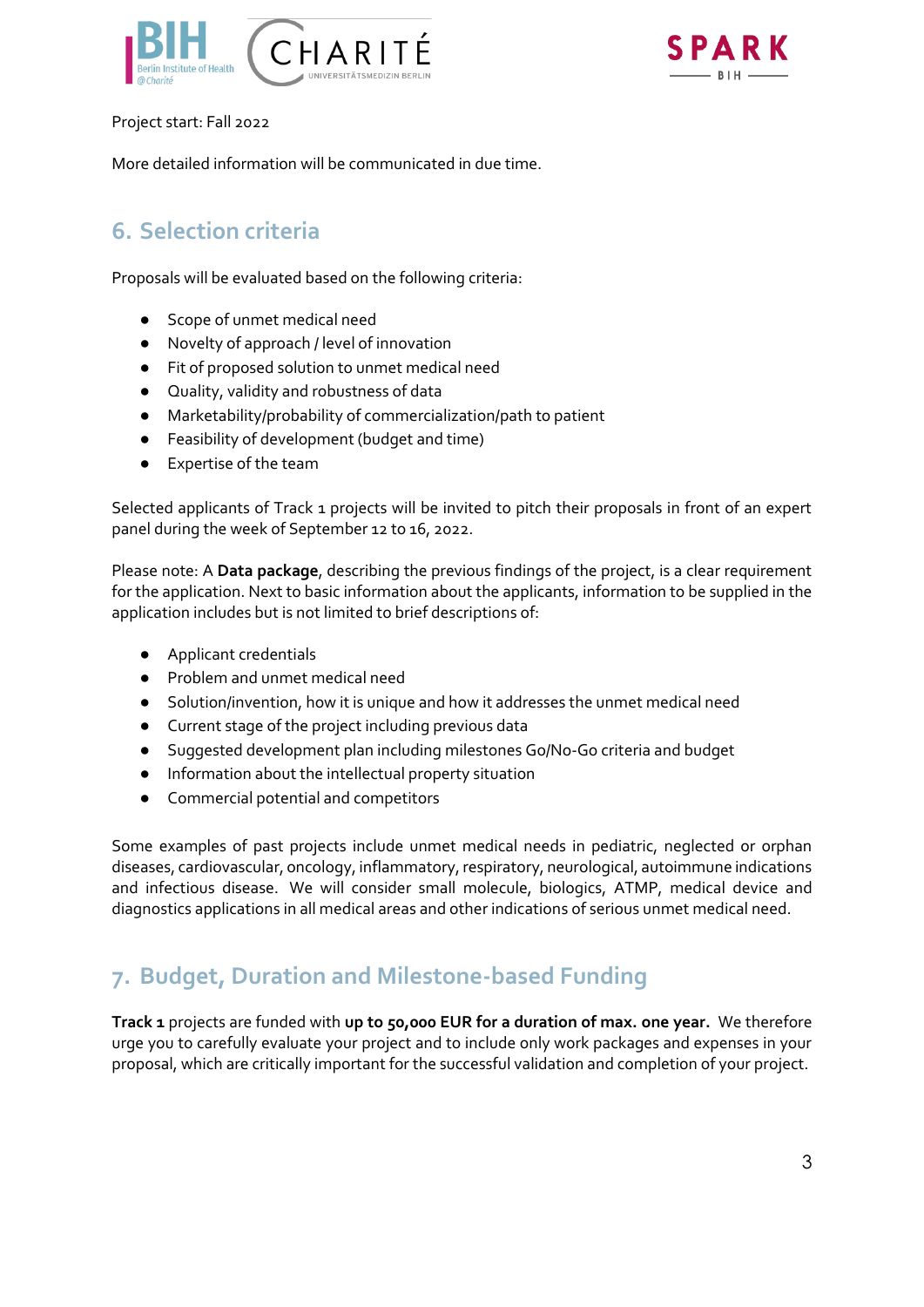



Please describe the specific steps needed to commercialize your product or alternative paths towards market and/or patient. These steps may vary widely depending on the area of the product or solution you are working on and its current developmental stage.

At the end of the funding period, the products and solutions should be able to achieve one of the following:

- Positive review of the invention disclosure by the technology transfer office (TTO)
- Patent application submitted
- Secure additional funding for further development steps in the academic setting (e.g. GO-Bio *initial*, BMBF)

Please describe all steps (including budget) that you consider vital in order to achieve one of these outcomes. **Suggest critical milestones** at which the project can be assessed for continuation. **Please note that before a final funding decision is made, the entire project plan as well as milestones and budget will be evaluated together with you by external experts and may be adjusted**.

Funding support is aimed at research consumables or contract services (high-throughput screening, regulatory services, animal studies, consulting etc.).

Please note that project funding is **strictly milestone-based**. The budget will be released consecutively in a milestone-dependent manner and project progress will be monitored continuously. If it is determined at any point during the project that the project goals cannot be met anymore, the project and funding will be discontinued. Only those costs will be covered, which are directly related to the project, which will be agreed to in a **Milestone Funding Agreement** and which will be detailed in a corresponding budget table. Any future changes to work packages and/or milestones must be discussed with and agreed to by the SPARK-BIH management.

### **8. Mentoring and Expert Advice**

Next to financial support, one of the main benefits for supported projects, is guidance and mentorship from a wide range of experts. Eligible projects will become part of the **SPARK-BIH program** (see '[SPARK Website](https://spark-bih.de/)') and will be expected to participate in SPARK activities (regular project meetings, workshops and lectures). In addition, projects in Track 1 will be continuously supported by external experts, if necessary. Workshop and lecture topics may include intellectual property and patent right, regulatory requirements for medical devices, diagnostics or pharma development, clinical trial design, pitching, fundraising and GLP. The workshops will be tailored to the needs of the supported SPARK projects to ensure education on aspects of the translational process.

Each project selected for funding will work according to milestones and progress metrics to ensure the project's steady progress. A project progress presentation and meeting will be held at least every 6 months where investigators receive input on their progress and challenges. Milestones will be reviewed and adjusted, and project teams will receive continued input and advice from experts.